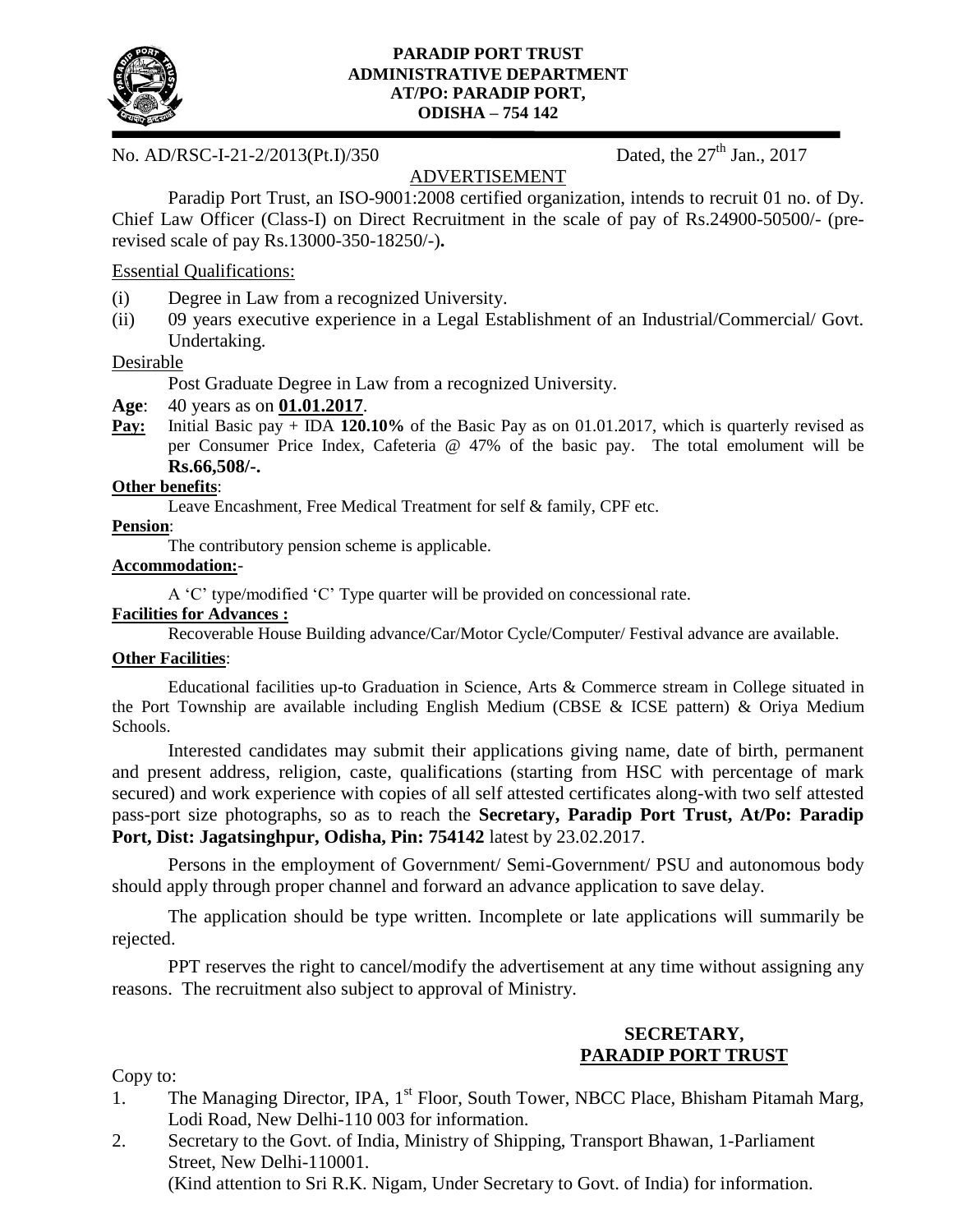# PARADIP PORT TRUST ADMINISTRATIVE DEPARTMENT Emp. Notice No. /2016 Dtd. Jan., 2017

| <b>S1.</b>     |                                      |                                                |
|----------------|--------------------------------------|------------------------------------------------|
| No.            |                                      |                                                |
|                | Name of the Post                     | Dy. Chief Law Officer (Class-I)                |
| 2              | No. of Posts                         | $1$ (one)                                      |
| $\mathfrak{Z}$ | Reserved for                         | OBC (Back log vacancy)                         |
| $\overline{4}$ | Classification                       | Class-I                                        |
| 5              | Scale of pay                         | 20600-46500/-                                  |
| 6              | Whether Selection or Non-Selection   | Selection                                      |
| 7              | Upper Age limit                      | 30 years (Relaxable 3 years in respect of OBC) |
| 8              | Educational and other qualifications | Recruitment rule is enclosed at Annexure-A     |
| 9              | <b>Application format</b>            | Enclosed at Annexure-B                         |
| 10             | Vigilance Format                     | Enclosed at Annexure-C                         |

Interested candidates may apply in the prescribed proforma through proper channel and for any more, refer our website [www.paradipport.gov.in.](http://www.paradipport.gov.in/)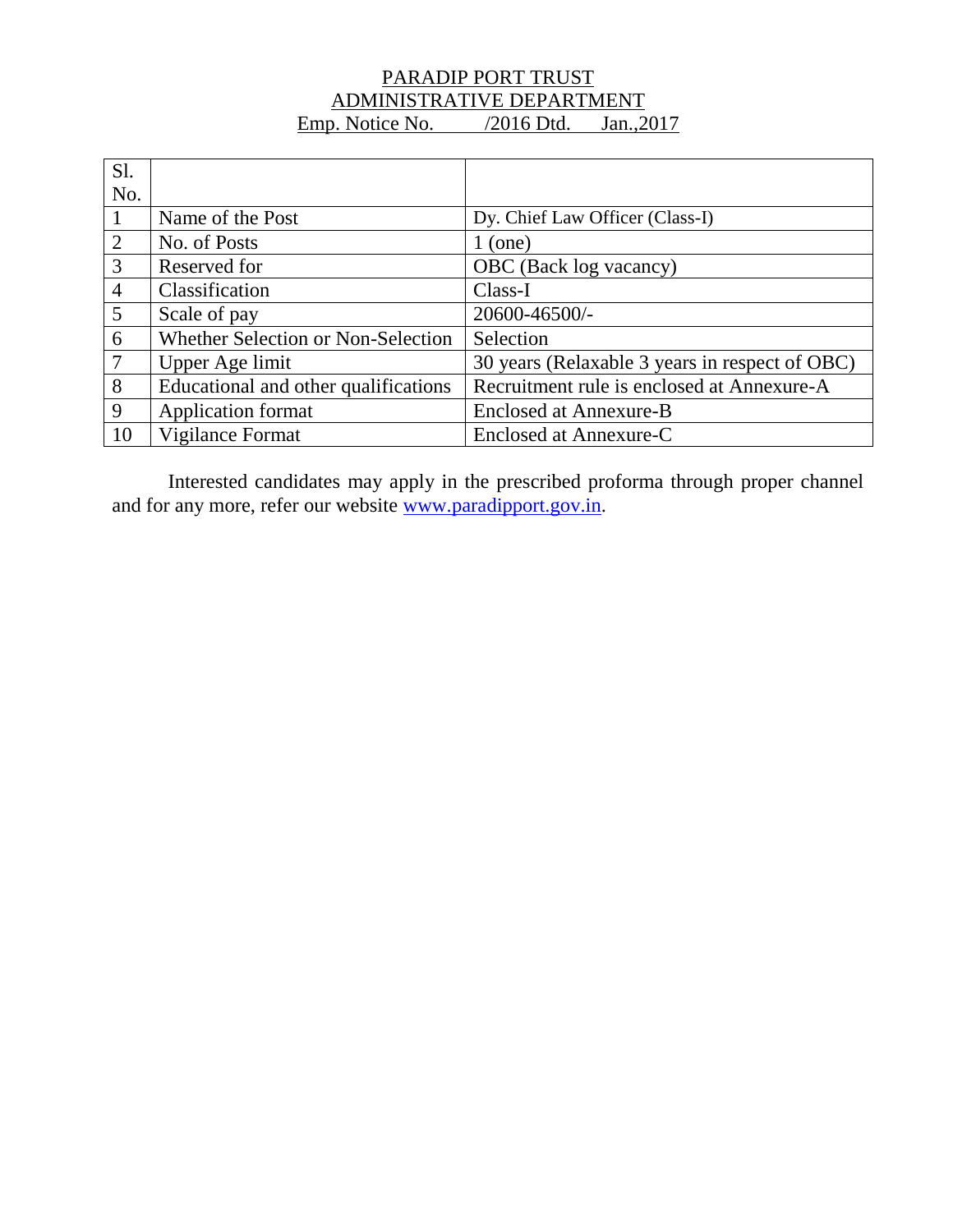# **Annexure-B**

# **APPLICATION FOR THE POST OF DY. CHIEF LAW OFFICER (CLASS-I)**

| $\mathbf{1}$   | Name of the Candidate                                 |  |
|----------------|-------------------------------------------------------|--|
| 2 <sup>1</sup> | <b>Address for Communication</b>                      |  |
| 31             | Date of Birth                                         |  |
| 4              | Whether belongs to SC/ST                              |  |
| 5 <sup>1</sup> | Present post with basic pay and<br>scale of pay       |  |
| 6 <sup>1</sup> | Date of continuous appointment<br>in the present post |  |

Affix Passport size Photograph

| 8 Educational and other qualifications : |  |  |  |  |  |  |  |  |  |
|------------------------------------------|--|--|--|--|--|--|--|--|--|

7] Date of first appointment in Port **::**

| Sl. No | Examination | University | Year of Passing | Class & %age of Marks |  |  |
|--------|-------------|------------|-----------------|-----------------------|--|--|
|        |             |            |                 |                       |  |  |
|        |             |            |                 |                       |  |  |

9] Details of employment/ experience in chronological order :

| Name of the  | Cadre (Officers/   | Post held | Scale of pay From | To | Nature of |
|--------------|--------------------|-----------|-------------------|----|-----------|
| organization | Supervisory level) |           |                   |    | duties.   |
|              |                    |           |                   |    |           |
|              |                    |           |                   |    |           |

9] Languages known

| (Read, Write and Speak)  | <br>$\bullet\bullet$ |
|--------------------------|----------------------|
| 10 Any other information |                      |

In the event of my selection to the above post, I will not withdraw and undertake the accept the appointment/ posting.

Place:

Date:

#### Signature of the Applicant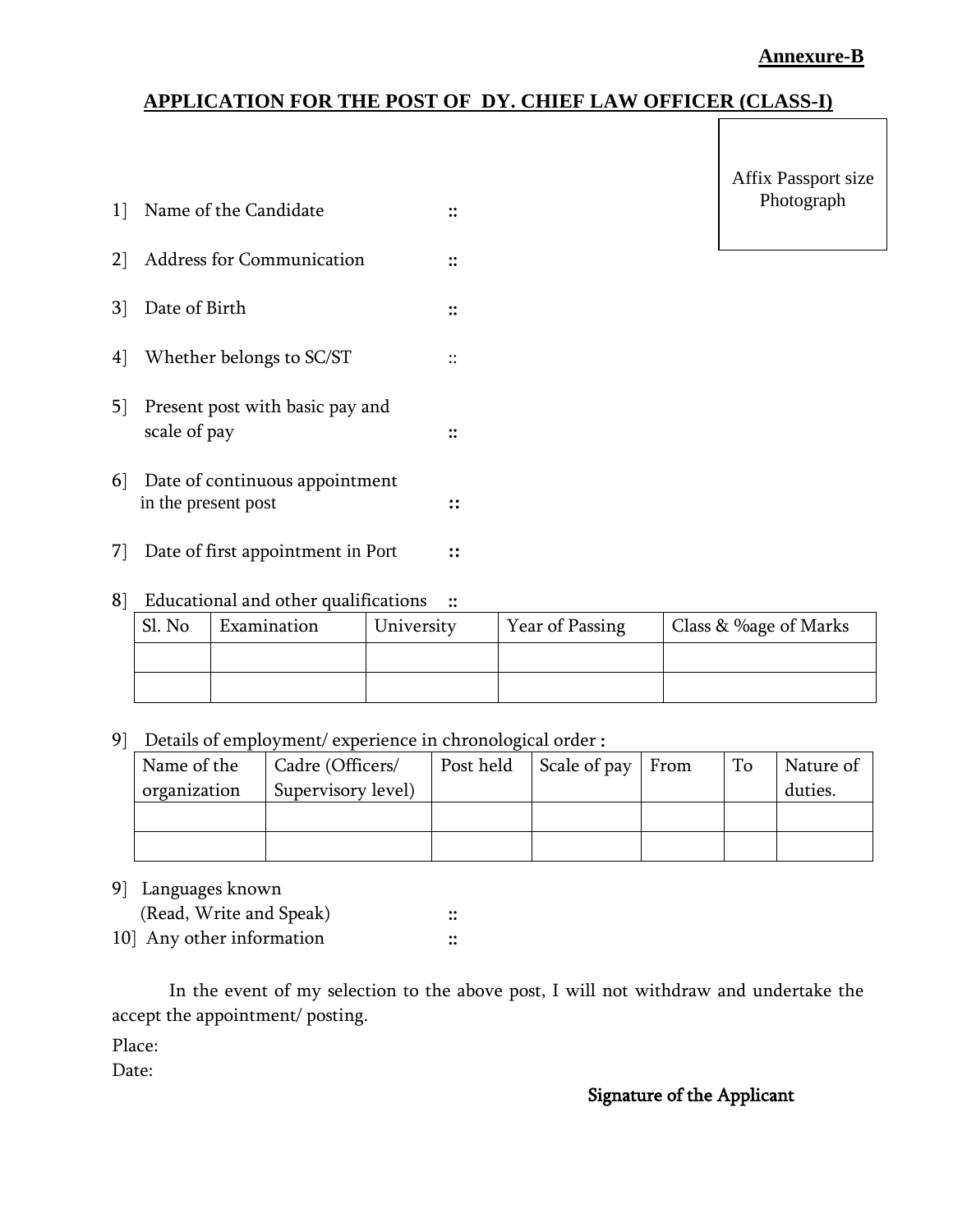# CERTIFICATE TO BE GIVEN BY HEAD OF OFFICE

- 1] The particulars furnished by the Applicant are correct and he/she fulfills the eligibility criteria.
- 2] No disciplinary/ vigilance case is pending or contemplated against the applicant and he/she is free from vigilance angle.
- 3] His/Her integrity is certified.
- 4] No major/minor penalties have been imposed on the applicant during the last 10 years.
- 5] Attested copies of ACRs for the last five years.

# SIGNATURE OF THE DY.CHAIRMAN/CHAIRMAN WITH SEAL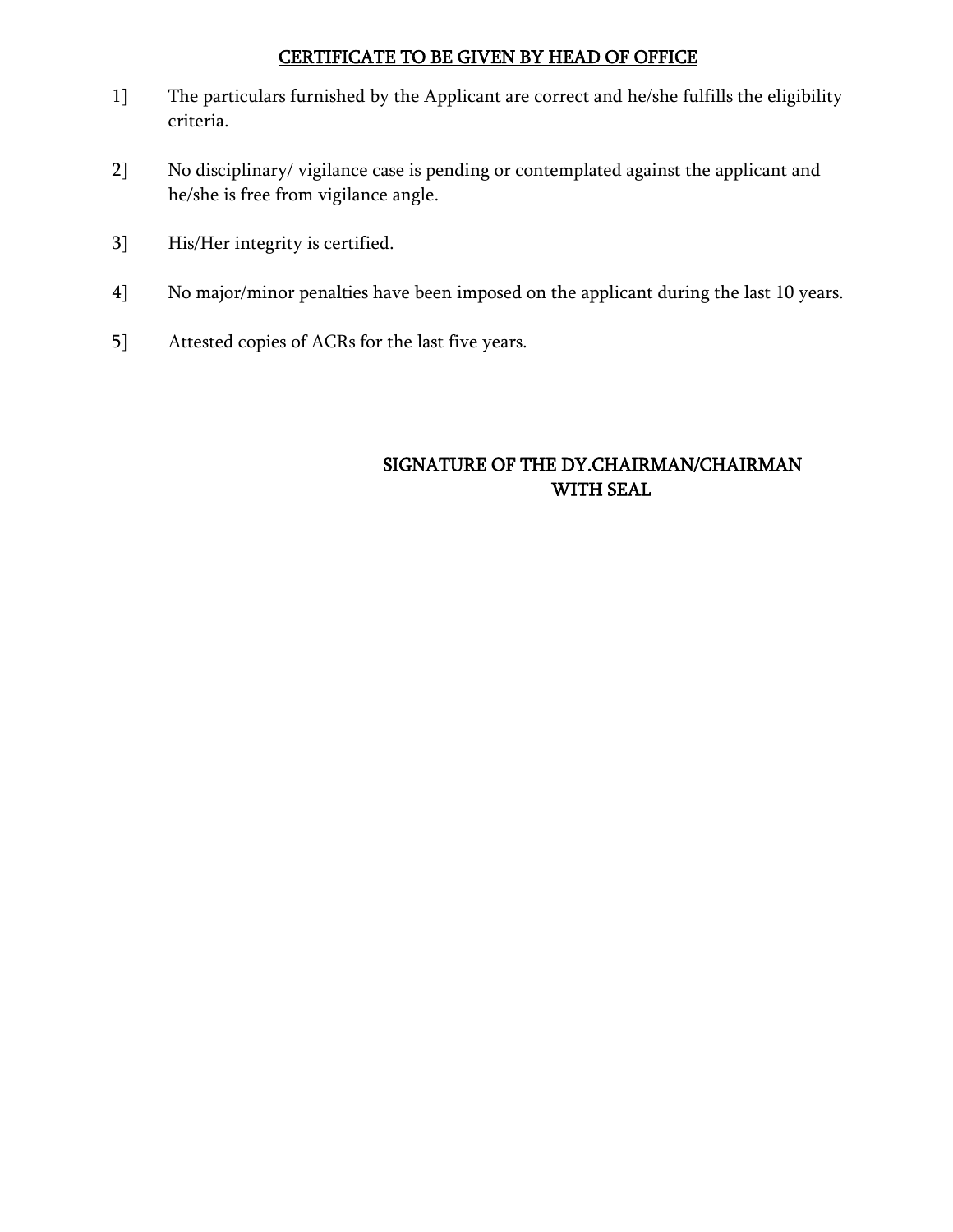# PARTICULARS OF THE OFFICERS FOR WHOM VIGILANCE/COMMENTS CLEARANCE IS BEING SOUGHT.

(To be furnished and sighed by the CVO or HOD)

| 02]    | Father's Name                         |  |
|--------|---------------------------------------|--|
| $03$ ] | Date of birth                         |  |
| 04     | Date of retirement                    |  |
| 05     | Date of entry in to service           |  |
| 06     | Service to which the Officers belongs |  |
|        | including batch / year cadre etc      |  |
|        | wherever applicable.                  |  |

01] Name of officer ( in full) :

07] Position held( during ten preceding years).

| Sl. No        | Designation & placing of posting          | From | To |  |
|---------------|-------------------------------------------|------|----|--|
| 01            |                                           |      |    |  |
| 02            |                                           |      |    |  |
| 03            |                                           |      |    |  |
| $08$ ]        | Whether the office has been placed        |      |    |  |
|               | On the "Agreed list" or                   |      |    |  |
|               | "list of Officers of Doubtful Integrity"  |      |    |  |
|               | (If yes, details to be given)             |      |    |  |
| 09            | Whether any allegation of misconduct      |      |    |  |
|               | involving vigilance angle was examined    |      |    |  |
|               | against the officers during the last      |      |    |  |
|               | 10 years and if so,                       |      |    |  |
| 10]           | Whether any punishment was awarded        |      |    |  |
|               | to the officer during the last 10 years   |      |    |  |
|               | and if so, the date of imposition and     |      |    |  |
|               | Details of the penalty $(*)$              |      |    |  |
| <sup>11</sup> | Is any disciplinary/ Criminal proceedings |      |    |  |
|               | Or charge sheet pending against the       |      |    |  |
|               | Officer as on date. (If so, details to be |      |    |  |
|               | Furnished-including reference no, if      |      |    |  |
|               | Any, of the Commission).                  |      |    |  |
| 12            | Is any action contemplated against the    |      |    |  |
|               | Officer as on date(If so, details to be   |      |    |  |
|               | Furnished.(*)                             |      |    |  |
| Date:         |                                           |      |    |  |

(Name & Signature)

(\*) If vigilance clearance has been obtained from the Ministry/CVC in the past, the information may be provided for the period thereafter.